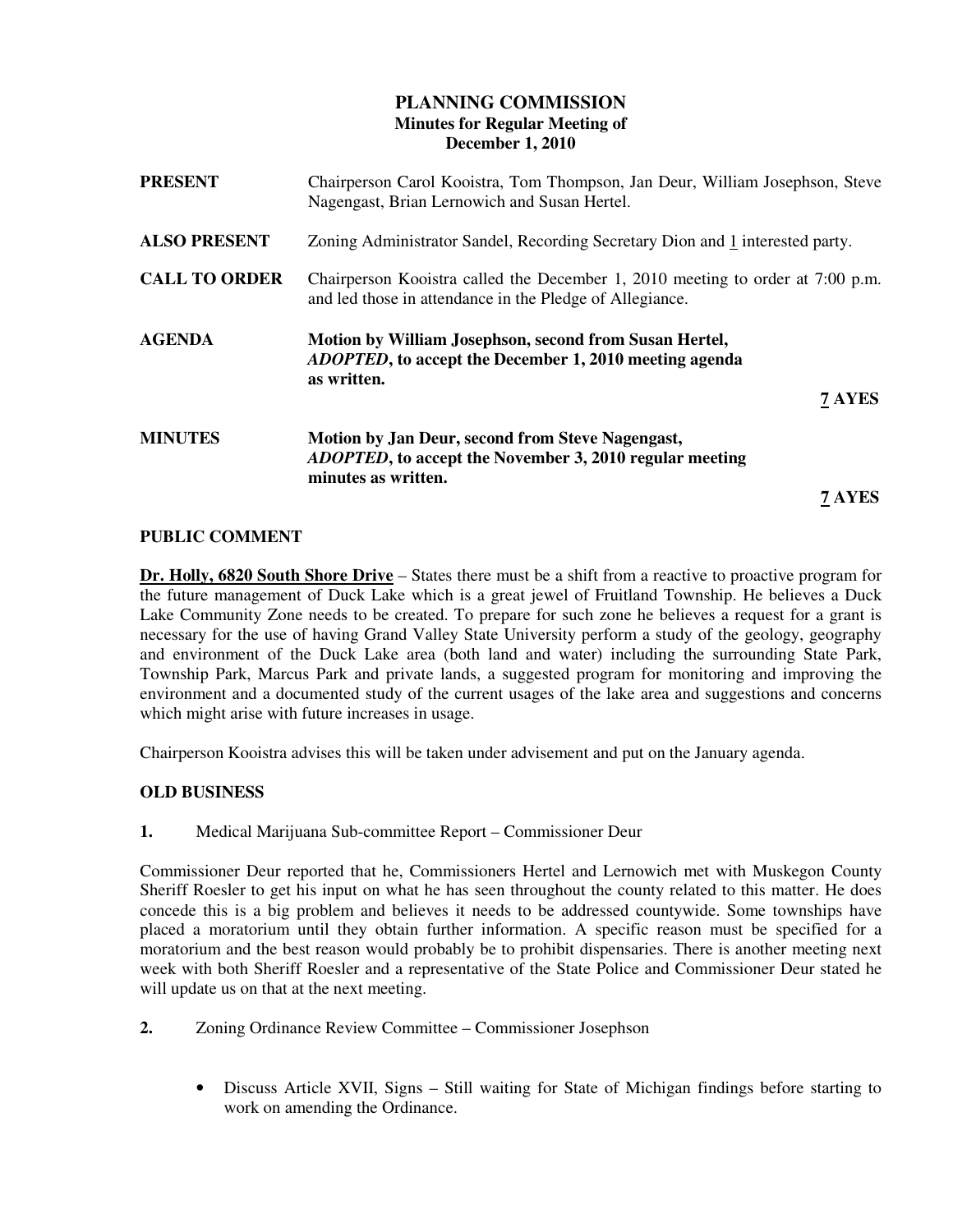- Discuss Article III, Section 3.23 Nonconforming Buildings, Structures and Uses –
- B. Expansion and Substitution of Nonconforming Buildings or Structures.
	- 1. Nonconforming uses including buildings and structures may be maintained and repaired to be kept in sound condition and may be restored or rebuilt provided, however, that the restored or rebuilt building or structure is on the original footings and foundations or on new footings and foundations constructed exactly where the footings and foundations of the nonconforming structure were located. *All expansions, or enlargement shall not exceed an additional 50% of the floor area as it existed as of January 1, 2011.* A topographical survey prepared by a licensed surveyor shall be required for all lakefront non-conforming structures to assure proper grade elevations and placement. Restoration or rebuilding is permitted whether the nonconforming building or structure is damaged by fire, wind, act of God, or other casualty or is demolished and regardless of the cost of such rebuilding or restoration.
	- 3. Buildings or structures that are nonconforming due to front or rear setback requirements, may be expanded, extended, enlarged, altered or remodeled provided that all of the following requirements are complied with 1) front setbacks are *shall be* maintained as prescribed by the zoning district or are in line with the existing structure, 2) rear setbacks *on non-lakefront lots* are *shall be* maintained as prescribed by the zoning district or are in line with the existing structure, 3) *rear setbacks for* lakefront lots may not restrict the lake view of the adjoining lots *shall be maintained as prescribed by the zoning district*, 4) all side setbacks are within the requirements of the zoning district, 5) lot coverage requirements are maintained, 6) building height requirements are maintained.

 **Motion by Susan Hertel, second from Steve Nagengast,** *ADOPTED***, to set public hearing for January 5, 2011 for language as written above.** 

**7 AYES** 

**3.** New Structure Building Permit Requests – Zoning/Building Coordinator Sally Dion

Sally reported there were seven (7) new house permits issued between January 1, 2010 and November 30, 2010.

## **NEW BUSINESS**

**1.** MTA-PC Information

Chairperson Kooistra handed out information taken from the Michigan Township Association – Township Boards and Commissions–2008 regarding important attributes of a Planning Commission.

**2.** Zoning Department Flow Chart

Chairperson Kooistra handed out a Fruitland Township Zoning Flowchart which should help in directing someone who needs to apply for something other than a simple zoning compliance.

## **COMMISSIONER COMMENTS**

## **PLANNING/ZONING UPDATES**